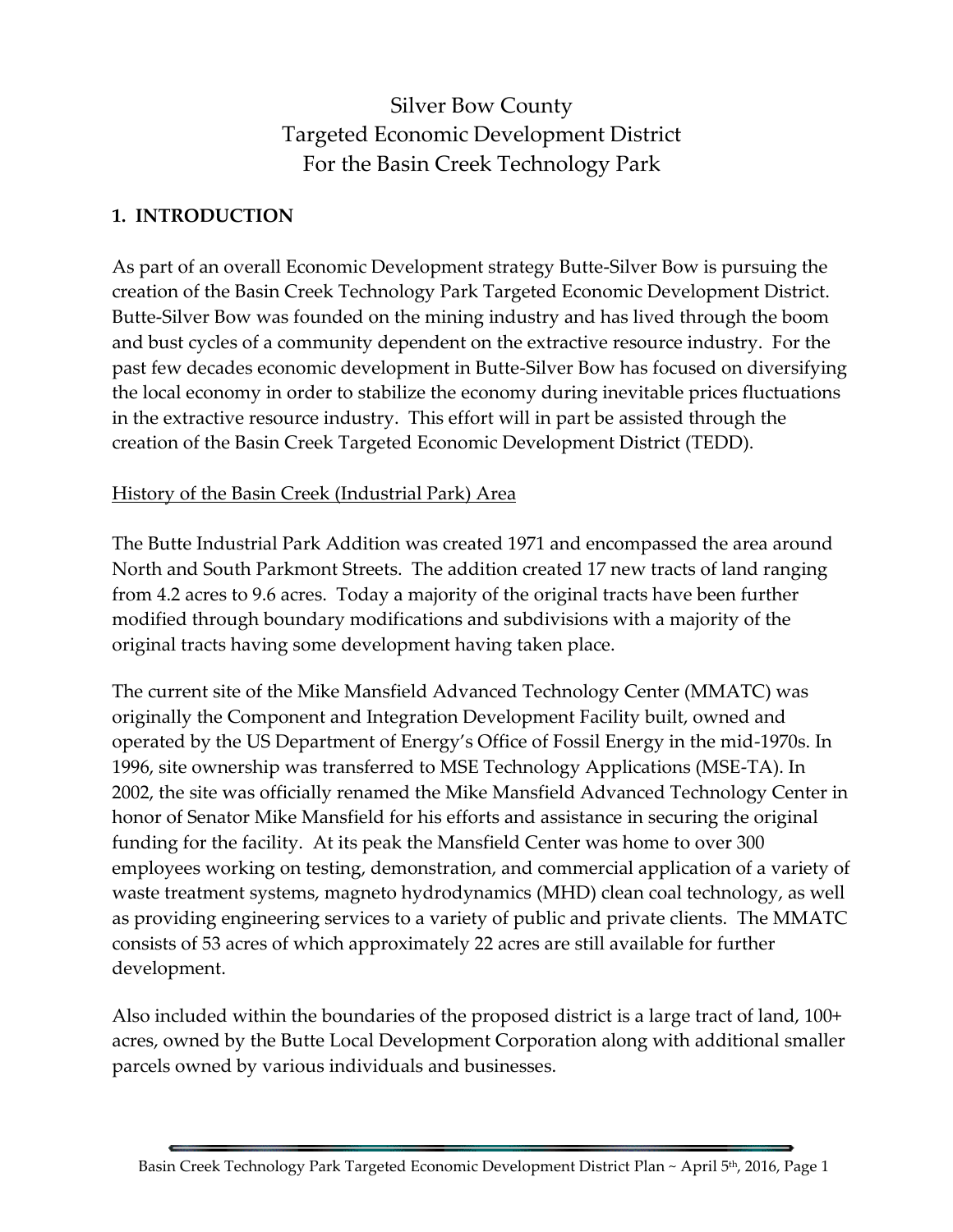Other existing developments within the Park include FedEx Ground, UPS, Port of Montana, Universal Technical Resource Services, and JK Fabrication.

### Tax Increment Financing for Industrial Development

Butte-Silver Bow intends to establish a Targeted Economic Development District (TEDD) for the area known as the Basin Creek Technology Park and use the Tax Increment Financing (TIF) as provided in 7-15-4282 MCA. The base year for the purposes of measuring any incremental value will be 2017 and the base value will be calculated as of January 1st, 2017.

Tax increment financing may be used for improvements as defined in 7-15-4288 MCA.

# **2. DISTRICT DESCRIPTION**

#### Legal Description

Generally described as an irregularly shaped area, roughly 546.81 acres generally comprised of tax parcel boundaries, and lines extended across road Right of Way. The area falls into portions of: Sections 7, 8, 17, and 18, T02 N, R07 W.

Beginning at a point located at the north west corner of Government Lot 1, portion of the Xenophanes Placer M. A. # 4675, and portion of the Helen Placer M. A. # 4308, Geo Code 01109518201100000, Assessor Code 0001928500, thence easterly along the north boundary line of Government Lot One (1), 423.00 feet more or less to a point on the northwest corner, Lot 1, Basin Creek Power Minor Subdivision, Plat No. 258B, thence easterly along the north boundary line of said Lot 1, 824.00 feet more or less, to the north east corner , Lot 1, Basin Creek Power Minor Subdivision, Plat No. 258B, and the north west corner, Geo Code 01109518201010000, Assessor Code 0001740020, the portion of the north half, of the north half Section 18, T02 N, R 07 W, thence easterly along the north boundary line of Geo Code 01109518201010000, Assessor Code 0001740020, the portion of the north half, of the north half Section 18, T02 N, R 07 W, 1,278.00 feet more or less to the south west corner of Tract 3 Remainder, Certificate of Survey 154 A, thence easterly along the south boundary line of said Tract 3 Remainder, 786.00 feet more or less to the south east corner of a portion of Tract 3 Remainder, Certificate of Survey 154 A, and the north east corner of the portion of the north half, of the north half Section 18, T02 N, R 07 W, thence easterly along a property line crossing the Right of Way for the former Chicago, Milwaukee, ST Paul, and Pacific Railroad, 100.00 feet more or less to the south west corner of Tract A, Certificate of Survey 375A, thence northerly along the east Right of Way boundary of the former Chicago, Milwaukee, ST Paul, and Pacific Railroad, and the west boundary line of Tract A, Certificate of Survey 375 A, 2,025.00 feet more or less to the north west corner Tract A, Certificate of Survey 375 A, and the south west corner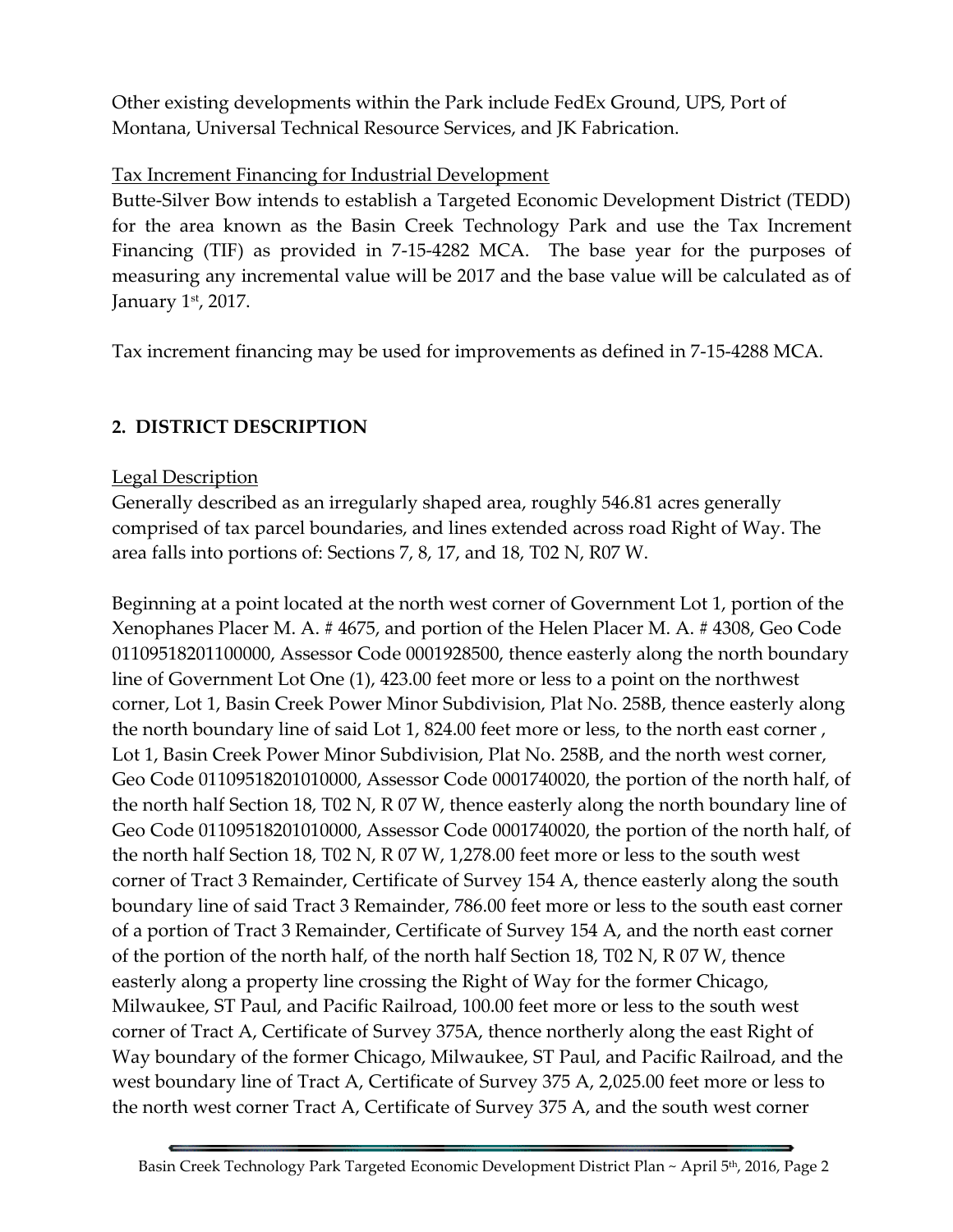Tract B, Certificate of Survey 243 B, thence northerly along the east Right of Way boundary of the former Chicago, Milwaukee, ST Paul, and Pacific Railroad, and the west boundary line of Tract B, Certificate of Survey 243 B, 2010.00 feet more or less to the north west corner Tract B, Certificate of Survey 243 B, and the south west corner Tract 4, Certificate of Survey 86 A, thence easterly along the north boundary line of Tract B, Certificate of Survey 243 B, and the south boundary line of Tract 4, Certificate of Survey 86 A, 700.00 feet more or less to the north east corner of Tract B, Certificate of Survey 243 B, and the south east corner of Tract 4, Certificate of Survey 86 A, thence southerly along the east boundary line of Tract B, Certificate of Survey 243 B, 1,298.00 feet more or less to a point on the east boundary line of Tract B, Certificate of Survey 243 B, thence easterly along a line extended across the Right of Way boundary of Basin Creek Road, 100.00 feet more or less to the north west corner, Geo Code 01109508301390000, Assessor Code 0001421700, portion of the north half, of the north half, of the north west quarter, of the south west quarter, Section 8, T02 N, R 07 W, and the south west corner of Tract B2, Certificate of Survey 791 B, thence easterly along the north boundary line of Geo Code 01109508301390000, Assessor Code 0001421700, portion of the north half, of the north half, of the north west quarter, of the south west quarter, Section 8, T02 N, R 07 W, 258.00 feet more or less to the north east corner of Geo Code 01109508301390000, Assessor Code 0001421700, portion of the north half, of the north half, of the north west quarter, of the south west quarter, Section 8, T02 N, R 07 W, and the north west corner of Parcel 2, Certificate of Survey 204 B, thence easterly along the north boundary line of Parcel 2, Certificate of Survey 204 B, and the south boundary line of Tract B2, Certificate of Survey 791 B, 365.00 feet more or less to the north east corner, Parcel 2, Certificate of Survey 204 B, thence south easterly along the east boundary line of Parcel 2, Certificate of Survey 204 B, 142.00 feet more or less to the south east corner of Parcel 2, Certificate of Survey 204 B, and the north east corner of Parcel 3, Certificate of Survey 204 B, thence south easterly along the east boundary line of Parcel 3, Certificate of Survey 204 B, 306.00 feet more or less to the south east corner of Parcel 3, Certificate of Survey 204 B, and the north east corner of Geo Code 01109508301300000, Assessor Code 0001900110, a portion of the south west quarter, Section 8, T02 N, R 07 W, thence south easterly along the north east boundary line of Geo Code 01109508301300000, Assessor Code 0001900110, a portion of the south west quarter, Section 8, T02 N, R 07 W, 582.00 feet more or less to its intersection with the north corner of Geo Code 01109508301280000, Assessor Code 0000794800, a portion of the south west quarter, of the north east quarter, of the south west quarter, Section 8, T02 N, R 07 W, thence south easterly along the north east boundary line of Geo Code 01109508301280000, Assessor Code 0000794800, a portion of the south west quarter, of the north east quarter, of the south west quarter, Section 8, T02 N, R 07 W, 786.00 feet more or less to the south east corner of Geo Code 01109508301280000, Assessor Code 0000794800, a portion of the south west quarter, of the north east quarter, of the south west quarter, Section 8, T02 N, R 07 W, and its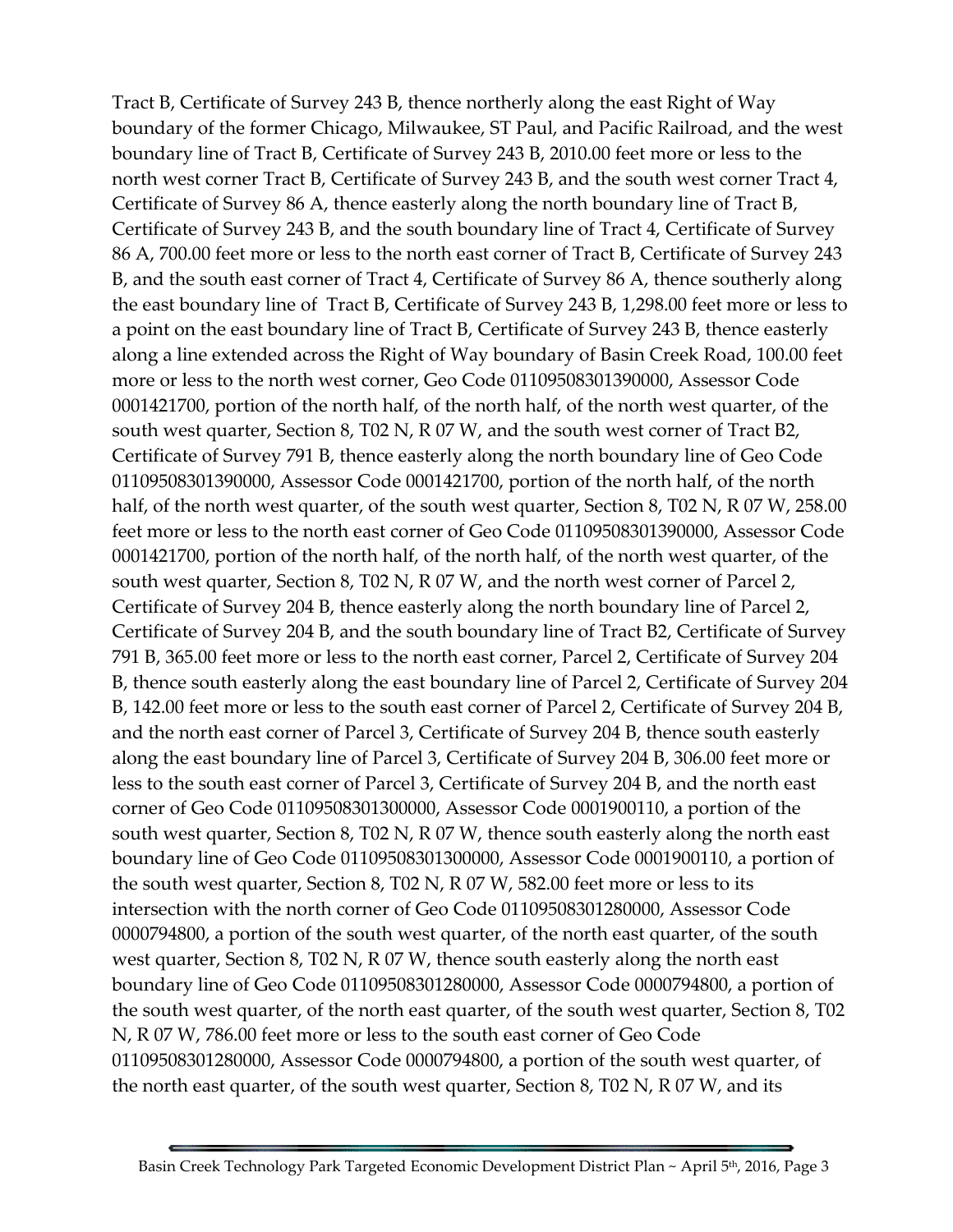intersection with the north east corner Geo Code 01109508301150000, Assessor Code 0001225200, a portion of the north west quarter, of the south east quarter, of the south west quarter, Section 8, T02 N, R 07 W, thence south easterly along the north east boundary of Geo Code 01109508301150000, Assessor Code 0001225200, a portion of the north west quarter, of the south east quarter, of the south west quarter, Section 8, T02 N, R 07 W, 222.00 feet more or less to its intersection with the north corner of Tract R2, Certificate of Survey 901 A – RT, thence south easterly along the north east boundary line of Tract R2, Certificate of Survey 901 A – RT, 977.00 feet more or less to the south east corner of Tract R2, Certificate of Survey 901 A – RT, and its intersection with the north corner of Geo Code 01109508401010000, Assessor Code 0000224600, a portion of the west half of the south east quarter, Section 8, T02 N, R 07 W, thence southerly along the east boundary line of Tract R2, Certificate of Survey 901 A – RT, and the west boundary line of Geo Code 01109508401010000, Assessor Code 0000224600, a portion of the west half of the south east quarter, Section 8, T02 N, R 07 W, 501.00 feet more or less, to the south east corner of Tract R2, Certificate of Survey 901 A – RT, and the south west corner of Geo Code 01109508401010000, Assessor Code 0000224600, a portion of the west half of the south east quarter, Section 8, T02 N, R 07 W, and the north boundary line of Geo Code 01109517201010000, Assessor Code 0000490300, a portion of the north west quarter, of the east half of the south west quarter, of the northwest quarter of the south west quarter of the portion north west quarter of the north east quarter, Section 17, T02 N, R 07 W, thence easterly along said boundary line 664.00 feet more or less to the south west corner of Tract R2, Certificate of Survey 901 A – RT, the south east corner of Geo Code 01109508301050000, Assessor Code 0000490300, a portion of the south west quarter, of the south east quarter, of the south west quarter, Section 8, T02 N, R 07 W, and the north boundary line of Geo Code 01109517201010000, Assessor Code 0000490300, a portion of the north west quarter, of the east half of the south west quarter, of the northwest quarter of the south west quarter of the portion north west quarter of the north east quarter, Section 17, T02 N, R 07 W, thence westerly along said boundary line 682.00 feet more or less, to the south west corner of Geo Code 01109508301050000, Assessor Code 0000490300, a portion of the south west quarter, of the south east quarter, of the south west quarter, Section 8, T02 N, R 07 W, the south east corner Tract 4, Certificate of Survey 955 B – RT, and the north boundary line of Geo Code 01109517201010000, Assessor Code 0000490300, a portion of the north west quarter, of the east half of the south west quarter, of the northwest quarter of the south west quarter of the portion north west quarter of the north east quarter, Section 17, T02 N, R 07 W, thence westerly along the south boundary line of Tract 4, Certificate of Survey 955B – RT, 664.00 feet more or less to the north east corner of Tract 1, FED-EX Ground Minor Subdivision, Plat No. 296A, thence southerly along the east boundary line of Tract 1, FED-EX Ground Minor Subdivision, Plat No. 296A, 350.00 feet more or less, to the south east corner of Tract 1, FED-EX Ground Minor Subdivision, Plat No. 296A, thence westerly along the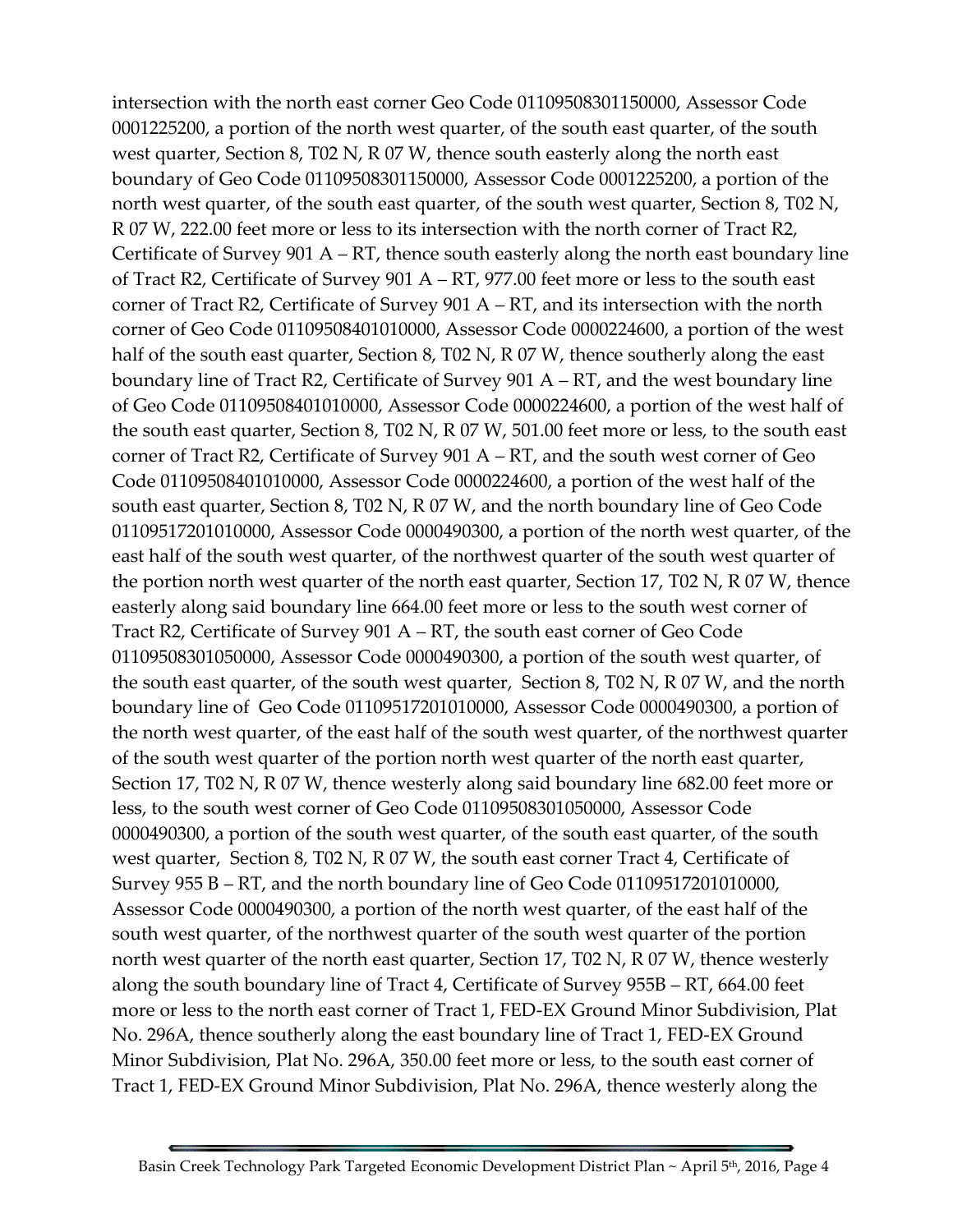along the south boundary line of Tract 1, FED-EX Ground Minor Subdivision, Plat No. 296A, 622.00 feet more or less to the south west corner of Tract 1, FED-EX Ground Minor Subdivision, Plat No. 296A, and the northwest corner of Geo Code 01109517201010000, Assessor Code 0000490300, a portion of the north west quarter, of the east half of the south west quarter, of the northwest quarter of the south west quarter of the portion north west quarter of the north east quarter, Section 17, T02 N, R 07 W, thence westerly along a line extended across the Right of Way boundary of Basin Creek Road, 110.00 feet more or less, to a point on the east boundary line of Lot 1-E, Plat No. 224B, thence southerly along the east boundary line of Lot 1-E, Plat No. 224B, 75.00 feet more or less to the south east corner of Lot 1-E, Plat No. 224B, and its intersection with the north boundary line of Lot 2B, Certificate of Survey 811 A, thence southerly along the east boundary line of Lot 2B, Certificate of Survey 811 A, 251.00 feet more or less to its intersection with the north east corner of Lot 2A-2, Plat No. 228A, thence southerly along the east boundary line of Lot 2A-2, Plat No. 228A, 149.00 feet more or less to the north east corner of Lot 1A, Block 1, of the Butte Industrial Park Addition, thence southerly along the east boundary line of Lot 1A, Block 1, of the Butte Industrial Park Addition, 200.00 feet more or less to the south east corner Lot 1A, Block 1, of the Butte Industrial Park Addition, thence southerly along a line extended 100.00 feet more or less across the Right of Way boundary of North Parkmont Street to the northeast corner of Lot 5B, Plot No. 281A, thence southerly along the east boundary line of Lot 5B, Plot No. 281A, 480.00 feet more or less to the south east corner of Lot 5B, Plot No. 281A, thence southerly along a line extended across the B.L.D.C. Roadway, Roll 347 \ Card 259, 40.00 feet more or less, to the north east corner Lot 12B, Butte Industrial Park Addition, thence southerly along the east boundary line, Lot 12B, Butte Industrial Park Addition, 253.00 feet more or less to the south east corner of Lot 12B, Butte Industrial Park Addition, and the north east corner of Lot 12C, Butte Industrial Park Addition, thence southerly along the east boundary line of Lot 12C, Butte Industrial Park Addition, 230.00 feet more or less to the south east corner of Lot 12C, Butte Industrial Park Addition, thence southerly along a line extended across the Right of Way boundary of South Parkmont Street, 100.00 feet more or less to the northeast corner of Lot 13A, Certificate of Survey 874A, thence southerly along the east boundary line of Lot 13A, Certificate of Survey 874A, 450.00 feet more or less to the southeast corner of Lot 13A, Certificate of Survey 874A, thence southerly along a line extended across the B.L.D.C. Roadway, Roll 347 \ Card 259, 30.00 feet more or less, to the north east corner of Geo Code 01109518301010000, Assessor Code 0000490300, Government Lots 3 and 4, south half of the south east quarter, the east half of the south west quarter, a portion of the north east quarter of the north east quarter, and 3.18 acres of Railroad Right of Way, Section 18, T02 N, R 07 W, thence westerly along said boundary line 2,418.00 feet more or less to the east Right of Way boundary of the former Chicago, Milwaukee, ST Paul, and Pacific Railroad, thence westerly along the north boundary of Geo Code 01109518301010000, Assessor Code 0000490300, Government Lots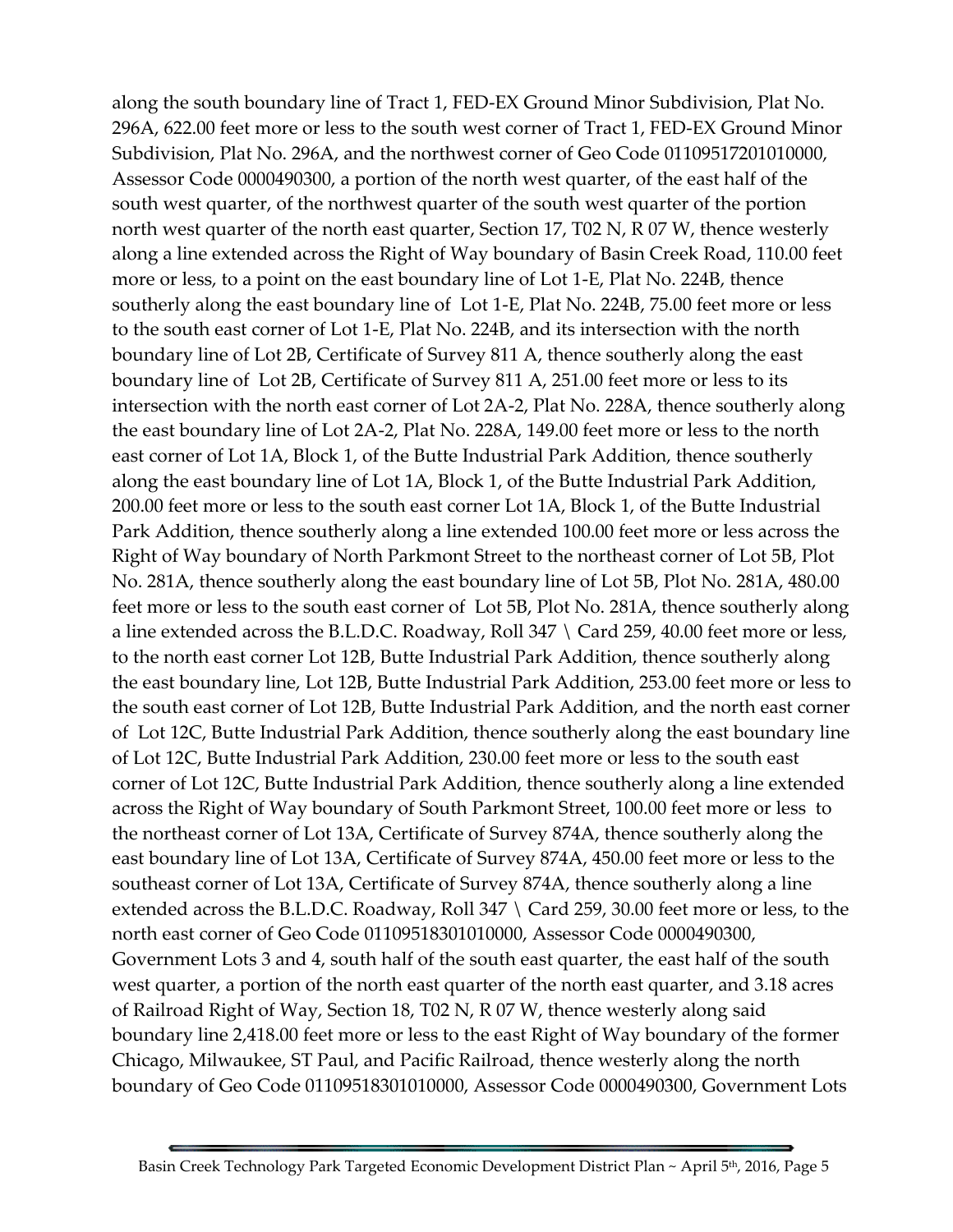3 and 4, south half of the south east quarter, the east half of the south west quarter, a portion of the north east quarter of the north east quarter, and 3.18 acres of Railroad Right of Way, Section 18, T02 N, R 07 W, and across the Right of Way boundary of the former Chicago, Milwaukee, ST Paul, and Pacific Railroad, 100.00 feet more or less to the south east corner of Tract 1, Certificate of Survey 908A-RT, thence westerly along the south boundary line of Tract 1, Certificate of Survey 908A-RT, and the north boundary line of Geo Code 01109518301010000, Assessor Code 0000490300, Government Lots 3 and 4, south half of the south east quarter, the east half of the south west quarter, a portion of the north east quarter of the north east quarter, and 3.18 acres of Railroad Right of Way, Section 18, T02 N, R 07 W, 1,751.00 feet more or less to the southwest corner of Tract 1, Certificate of Survey 908A-RT, the south east corner of Government Lot 2, portion of the Xenophanes Placer M. A. # 4675, and portion of the Helen Placer M. A. # 4308, Geo Code 01109518201100000, Assessor Code 0001928500, and the northwest corner of Geo Code 01109518301010000, Assessor Code 0000490300, Government Lots 3 and 4, south half of the south east quarter, the east half of the south west quarter, a portion of the north east quarter of the north east quarter, and 3.18 acres of Railroad Right of Way, Section 18, T02 N, R 07 W, thence westerly along the south boundary line of Government Lot 2, portion of the Xenophanes Placer M. A. # 4675, and portion of the Helen Placer M. A. # 4308, Geo Code 01109518201100000, Assessor Code 0001928500, and the north boundary line of Geo Code 01109518301010000, Assessor Code 0000490300, Government Lots 3 and 4, south half of the south east quarter, the east half of the south west quarter, a portion of the north east quarter of the north east quarter, and 3.18 acres of Railroad Right of Way, Section 18, T02 N, R 07 W, 856.00 feet more or less to the south west corner of Government Lot 2, portion of the Xenophanes Placer M. A. # 4675, and portion of the Helen Placer M. A. # 4308, Geo Code 01109518201100000, Assessor Code 0001928500, and the north west corner of Geo Code 01109518301010000, Assessor Code 0000490300, Government Lots 3 and 4, south half of the south east quarter, the east half of the south west quarter, a portion of the north east quarter of the north east quarter, and 3.18 acres of Railroad Right of Way, Section 18, T02 N, R 07 W, thence northerly along the west boundary line of Government Lot 2, portion of the Xenophanes Placer M. A. # 4675, and portion of the Helen Placer M. A. # 4308, Geo Code 01109518201100000, Assessor Code 0001928500, 1,333.00 feet more or less to the north west corner Government Lot 2, portion of the Xenophanes Placer M. A. # 4675, and portion of the Helen Placer M. A. # 4308, Geo Code 01109518201100000, Assessor Code 0001928500, and the south west corner of Government Lot 1, portion of the Xenophanes Placer M. A. # 4675, and portion of the Helen Placer M. A. # 4308, Geo Code 01109518201100000, Assessor Code 0001928500, thence northerly along the west boundary line of Government Lot 1, portion of the Xenophanes Placer M. A. # 4675, and portion of the Helen Placer M. A. # 4308, Geo Code 01109518201100000, Assessor Code 0001928500, 1,333.00 feet more or less to the north west corner of Government Lot 1, portion of the Xenophanes Placer M. A. # 4675, and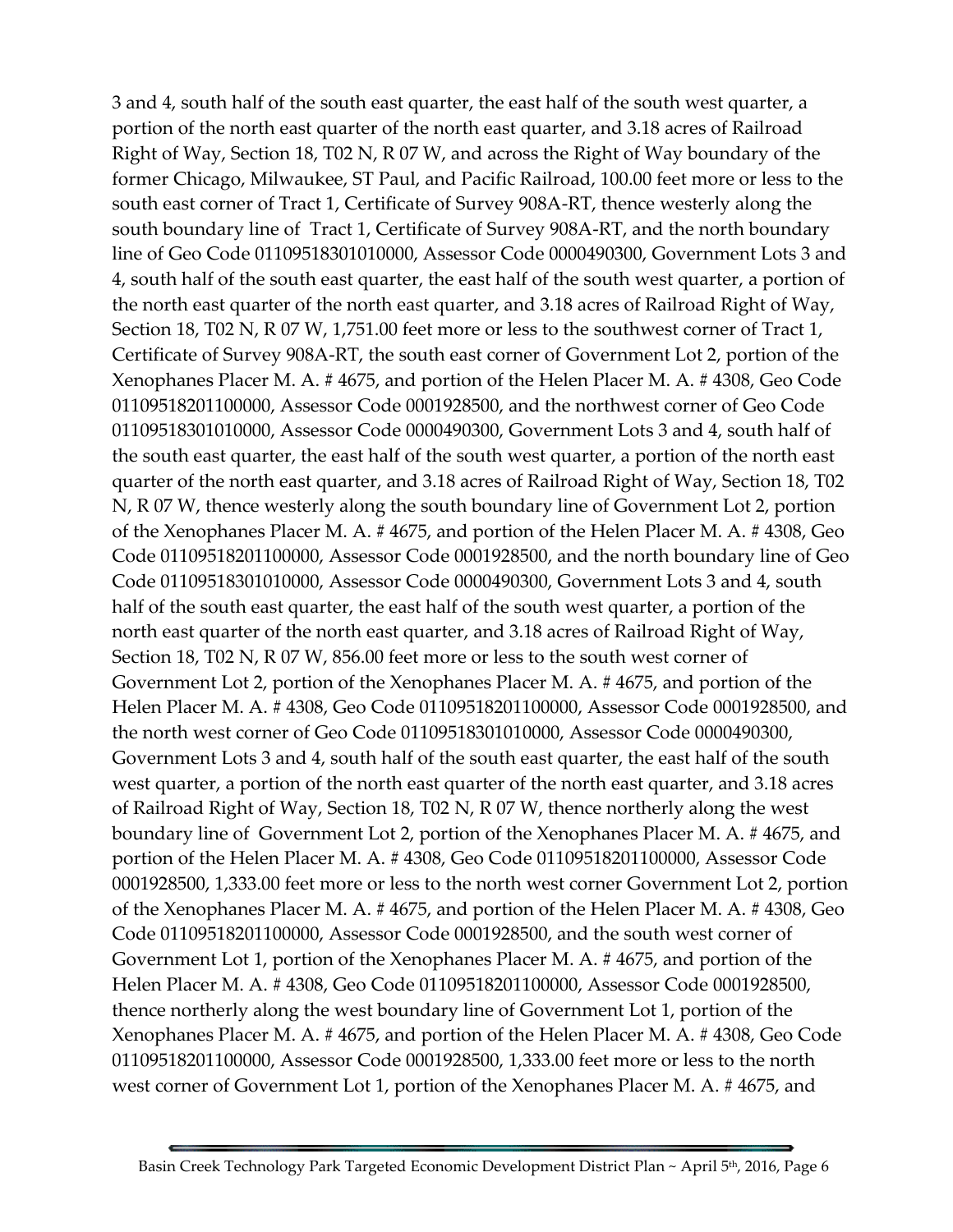portion of the Helen Placer M. A. # 4308, Geo Code 01109518201100000, Assessor Code 0001928500, the point of beginning. This Targeted Economic Development District (TEDD) will include all lots and parcels of property within the aforementioned boundary.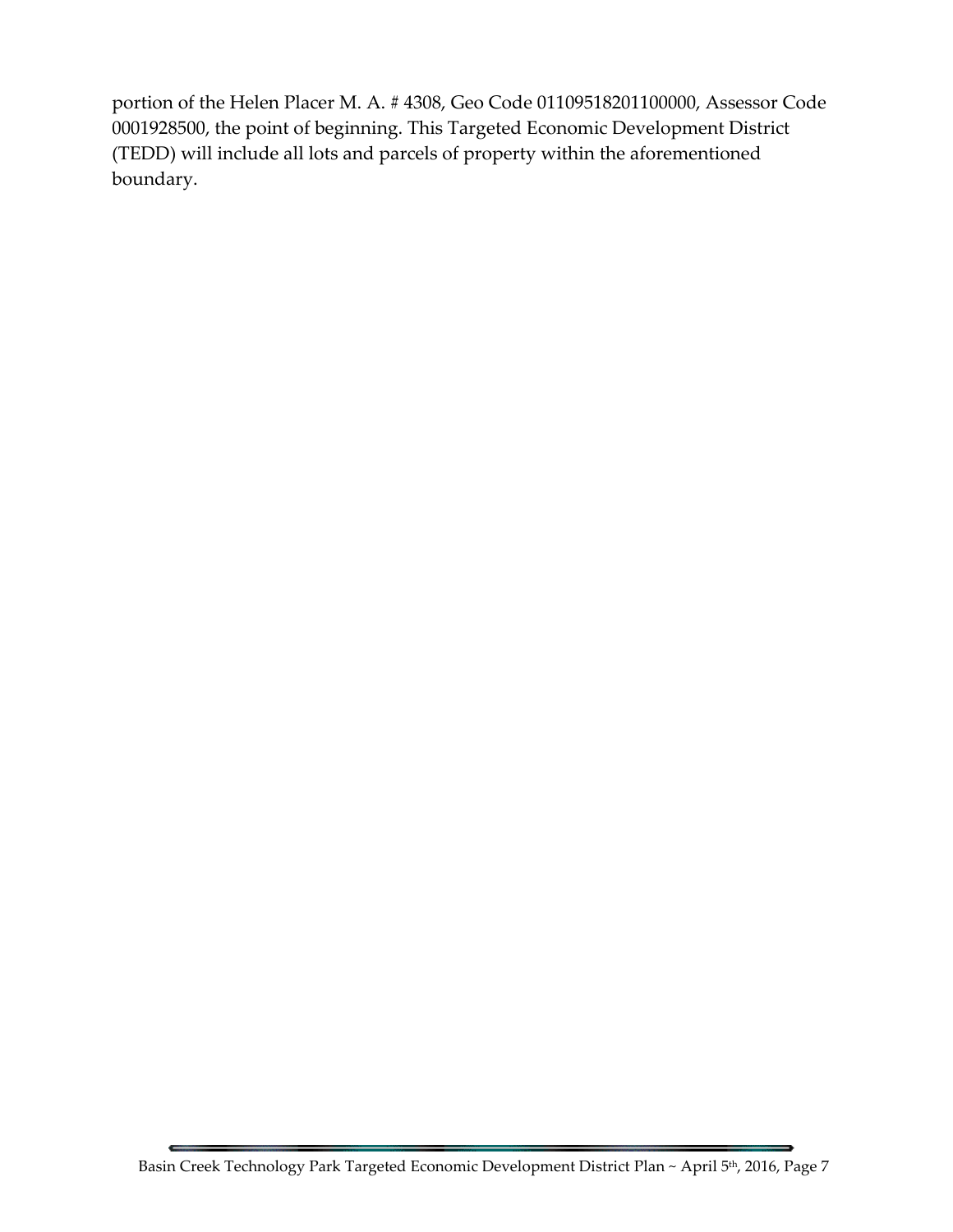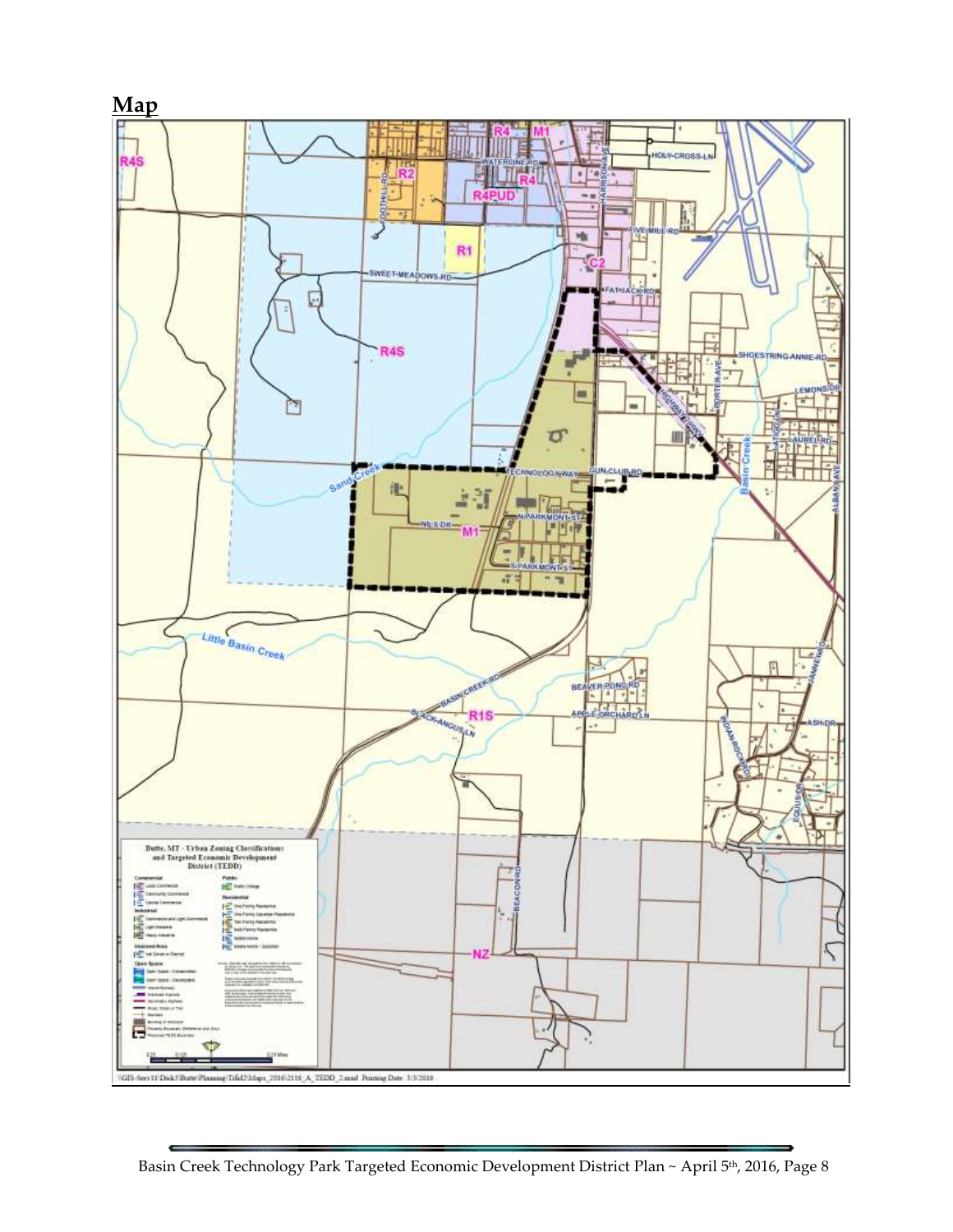# **INFRASTRUCTURE ANALYSIS – STATEMENT OF INFRASTRUCTURE DEFICIENCY**

With both the aging and lack of necessary infrastructure in the Basin Creek area, the creation of a TEDD will assist with planned infrastructure upgrades and additions. The Tax Increment provision will also assist with providing a source of revenue for the required infrastructure. Economic Development efforts rely upon well planned and available infrastructure such as fiber optic connectivity, rail spur access, roads, water, electric and gas. Without addressing the area's infrastructure further development from private investors could be at risk.

In particular the Basin Creek area has the following infrastructure deficiencies:

**Internet/Fiber** – There is fiber in the general area but it has not been pulled all the way to the proposed TEDD area. With additional assistance and development plans a comprehensive fiber optic network could be installed in the area. Linking the Basin Creek area to the existing fiber optic loop in Butte with connectivity to the data center in the Thornton building.

**Water Utilities** – A public sewer system is available in the area but may require extensive repairs or possible replacement. There was a fairly large leak in the potable water system recently at the intersection of N. Parkmont and Basin Creek Road that is indicative of the water system condition in the area. There are also undeveloped areas that have no current access to the either the public sewer or potable water systems. Extending the water service will allow for further development of the area.

# **Transportation**

**Roads** - There are areas which lack any road infrastructure at all. In some cases such as North and South Parkmont the existing roads may need to be redesigned and/or repaved to accommodate the increasing and larger truck traffic for the area.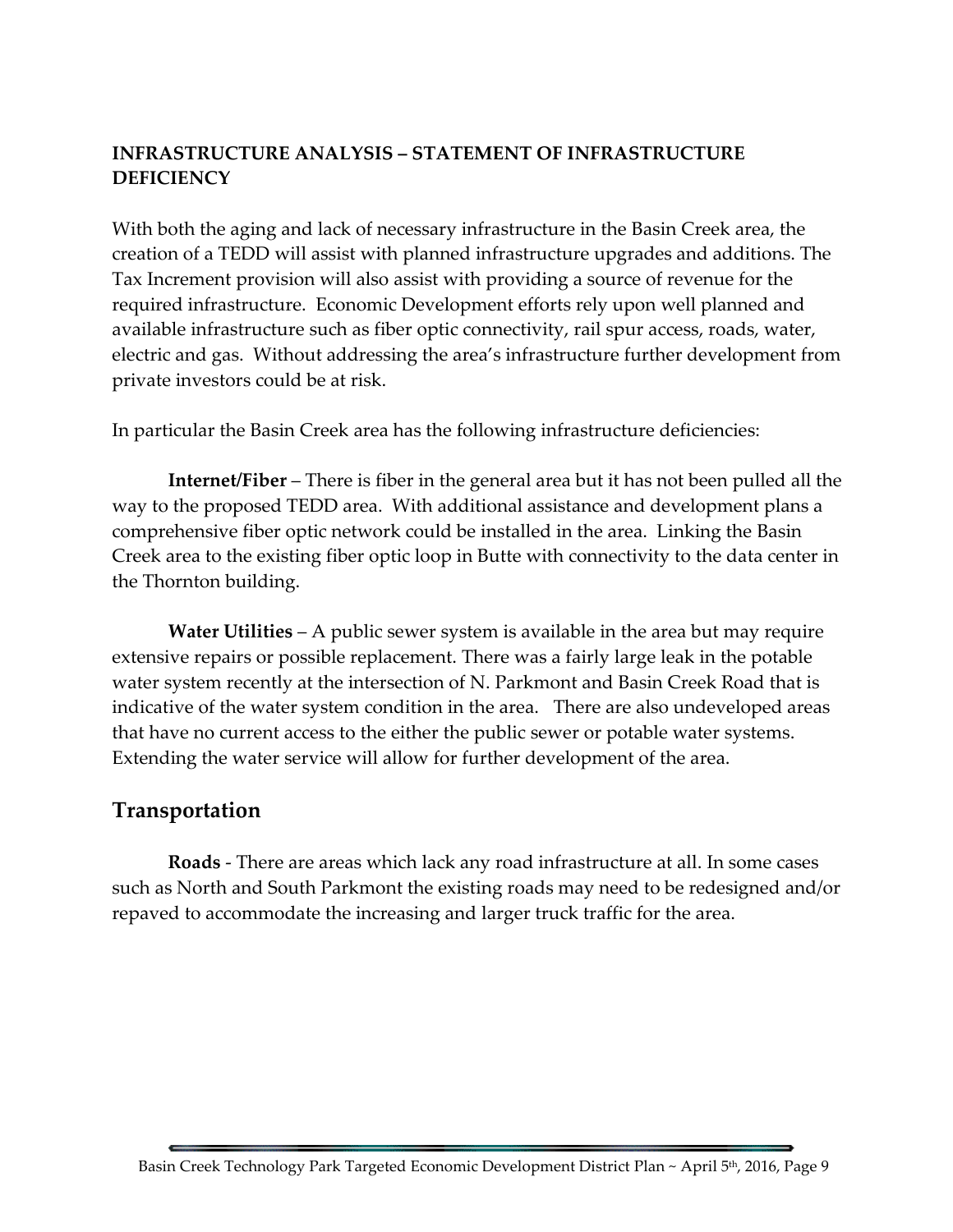

**Rail** – Rail trans-loading facilities exist but are very limited and need to be enhanced. There are no multi-modal facilities in the area but need to be created to afford greater opportunity for targeted development.



**Electric and Gas Utilities** – Service exists in the area for ordinary industrial users and is available but may need to be upgraded for heavy load industrial users.

General Improvements – Additional infrastructure and public service deficiencies will be identified over time, for example public transportation, lighting, storm water drainage systems, and sidewalks, curb and gutters.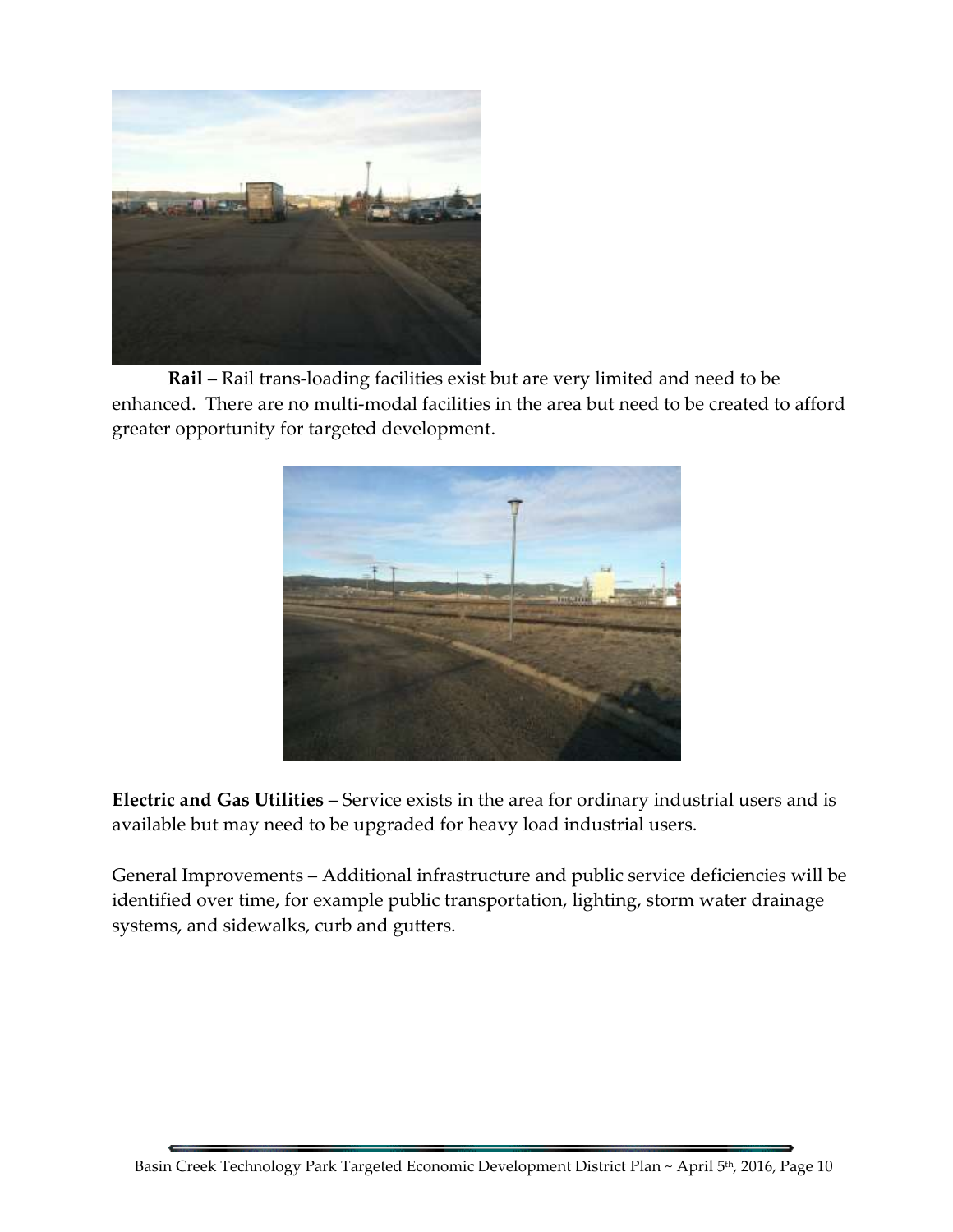

#### **Conclusion**

Based on these finding, the Basin Creek area can be described as infrastructure deficient per Montana Statute and that this deficiency impedes the ability of Butte-Silver Bow to support targeted development of secondary-value added industries.

# 4. **INDUSTRIAL DEVELOPMENT ACTIVITIES TO BE UNDERTAKEN**

Identification of secondary, value-adding industries

In 2014 Butte-Silver Bow (BSB) through the Community and Economic Development Department hired Angelou Economics to conduct a Targeted Industry Analysis for the City-County. In that analysis five different industries were identified as target industries where BSB has a competitive advantage and is likely to be successful in retaining, expanding and recruiting companies within these sectors. Two of those five identified industries will be targeted for the Basin Creek Technology Park.

The first industry is Manufacturing in the years 2008-2013 employment growth in manufacturing for BSB was 12.6% compared to a national employment growth in manufacturing of -10.3%. Since the study BSB has partnered with other public and private partners to create a manufacturing incubator which is located within the proposed boundaries of the new TEDD. Additional vacant land within the TEDD will allow companies that are incubated at the Mike Mansfield Advanced Technology Center (MMATC) to grow within the TEDD. Niche industries within the Manufacturing sector that have been identified for BSB are Light Assembly, DIY manufacturing, Aerospace and Prototyping.

Mining and Environmental Engineering are another value adding industry that was identified in the targeted analysis study. The goal would be to expand and attract firms in the field of environmental engineering, which can support and compliment mining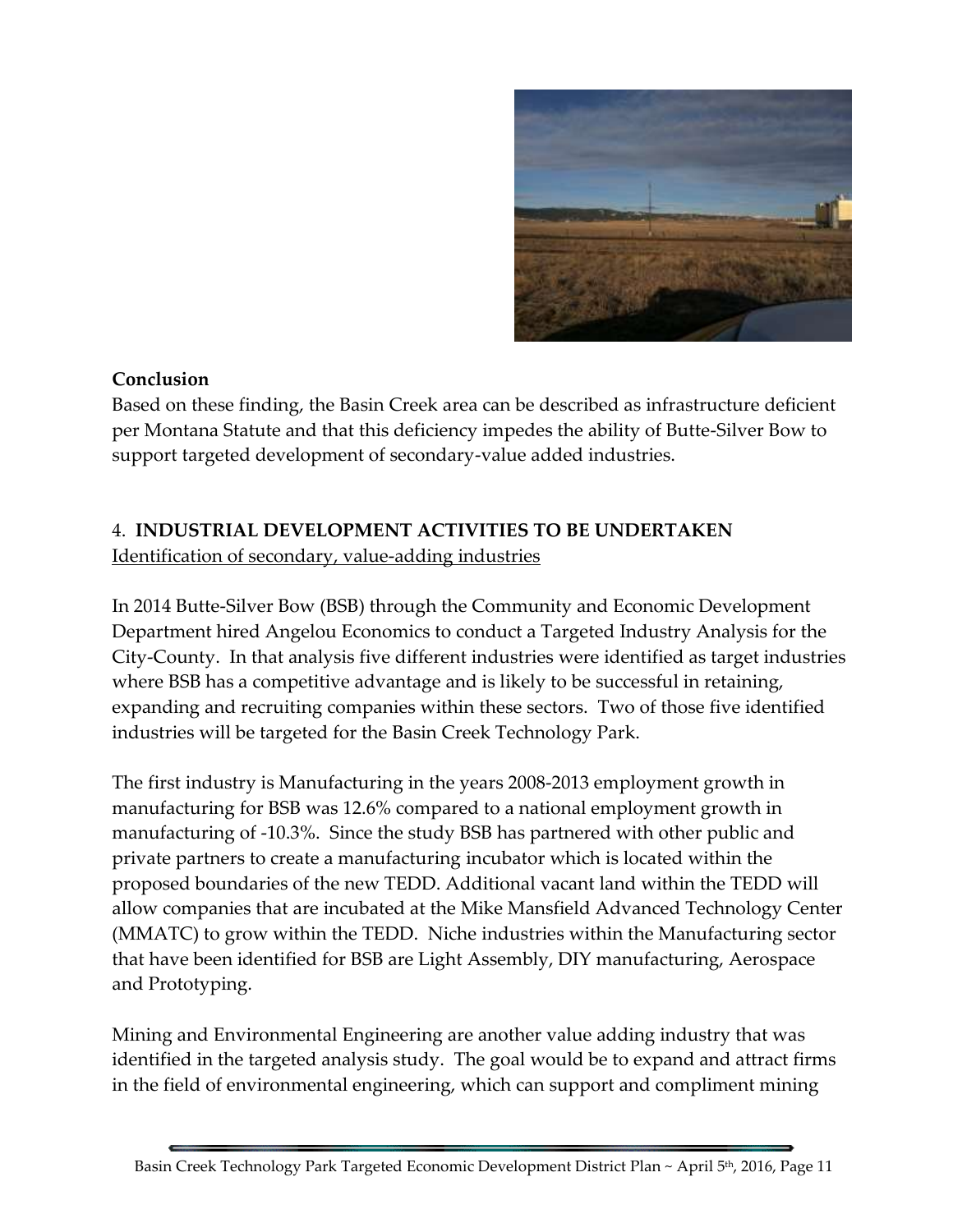operations in Montana and the rest of the US. Engineering firms within the region spearhead remediation efforts locally as well as globally. Environmental engineering and remediation has seen positive 5 year employment growth locally and nationally. This trend, combined with the unique assets and local specialization BSB has to offer firms in this sector make the industry and solid choice that recognizes the economic strengths and needs of the community. Niche industries within the Mining and Environment Engineering sector that have been identified for BSB are mining support services, mining technologies and environmental remediation.

#### Capital Improvements Planning and Implementation

Butte-Silver Bow's Community and Economic Development Department with the input of other land owners and developers in the area will create a capital improvements plan aimed to address the infrastructure deficiencies in the TEDD. The infrastructure development will include items that have been discussed at public meetings including Fiber Optic connections, roadways and water utilities. Land acquisition and consolidation will also be part of the infrastructure plan. The capital improvements plan will take into consideration infrastructure necessary to retain, expand and attract the identified targeted industries. Implementation of the capital improvements plan will be taken into consideration during the creation of the plan. The tax increment provision will be the major tool used to accomplish the identified infrastructure projects.

# TEDD Program Design

- $\triangleright$  Tax Increment Bonds Tax increment revenues would be pledged to pay bond principal and interest annually. The size and term of the bond would depend on tax increment revenues available from private sector taxpayers within the TEDD. While Montana law provides that tax increment districts may only be authorized for 15 years, the time period may be extended to coincide with the term of a tax increment bond, but no longer than an additional 25 years. In some cases, it may be necessary for the private taxpayer(s) to enter into an agreement with BSB to assure, for the term of the bond, the annual payment of all property taxes due or an equivalent amount if the taxpayer no longer holds property in the district. The amount of tax increment realized each year must be enough to cover all bond payments due, as well as an adequate reserve.
- $\triangleright$  Annual Tax Increment Appropriations BSB may finance smaller public infrastructure improvements from its annual tax increment receipts by appropriation. Funds available each year would be determined by the size of the annual increment and any prior commitments (such as bond debt service requirements and administrative costs).

Basin Creek Technology Park Targeted Economic Development District Plan ~ April 5 th, 2016, Page 12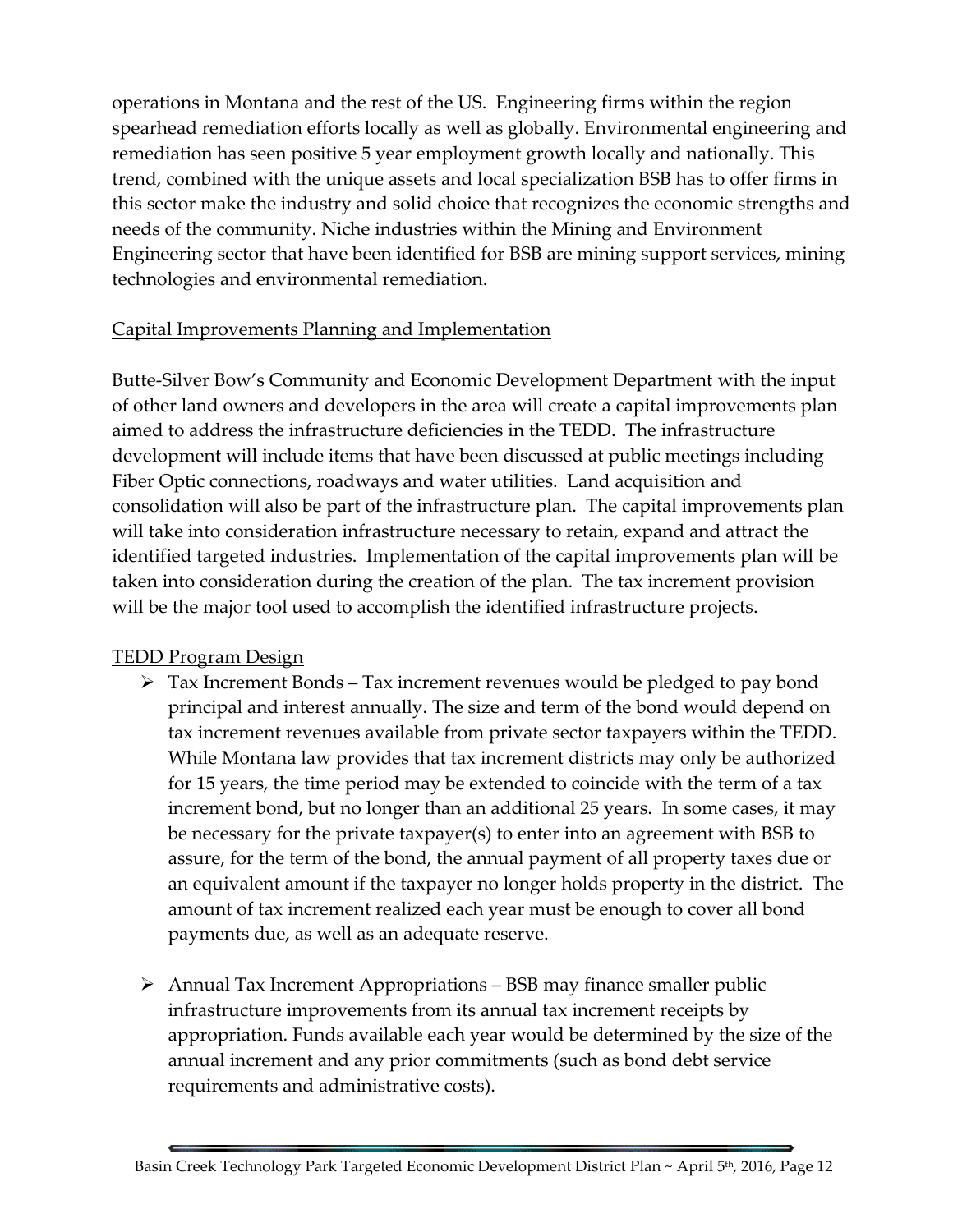$\triangleright$  Conventional Financing –BSB may borrow funds from other sources that are deemed to be available in order to finance public infrastructure improvements. Principal and interest on the loan will be paid by annual tax increment revenues. A loan agreement will not, however, extend the authorized 15 year time period for a TEDD.

#### Industry Retention, Expansion and Recruitment

BSB will work with local and state economic development entities along with other BSB staff engaged in economic development activities to ensure the Basin Creek TEDD is highlighted as an area for development. BSB will work with existing businesses within the TEDD to ensure that their current and future infrastructure demands can be met through the Capital Improvement Planning. Additional activities will include attendance to relevant conferences, marketing materials and completing Requests for Information (RFI) as needed.

#### Partnership Development

The success of the TEDD will rely upon creating and maintaining strong partnerships between BSB, Butte Local Development Corporation, area land owners and developers. In order to be successful these groups will have to work together on creating capital improvement plans, business plans and business retention, expansion and recruitment. These groups will have to work together to identify and obtain outside financing to be used as matching funds to build necessary infrastructure in the TEDD.

The following list are examples of state and federal programs that could be targeted: **Programs**

# The Treasure State Endowment Program (Montana)

- Community Development Block Grant (U.S. Department of Urban Development
- The Montana Intercap Program
- Economic Development Administration (U.S. Department of Commerce)
- Department of Natural Resource (Montana)
- Community Technical Assistance Program Under 23 USC 133 (d) (2) (Federal Code)
- Transportation Investment Generating Economic Recover (TIGER) (U.S. Department of Transportation)

# **Basin Creek TEDD Administration**

The staff position required to manage the daily activities of the TEDD will be provided by the current staff of BSB's Community and Economic Development Department. Advisory Board Oversight: